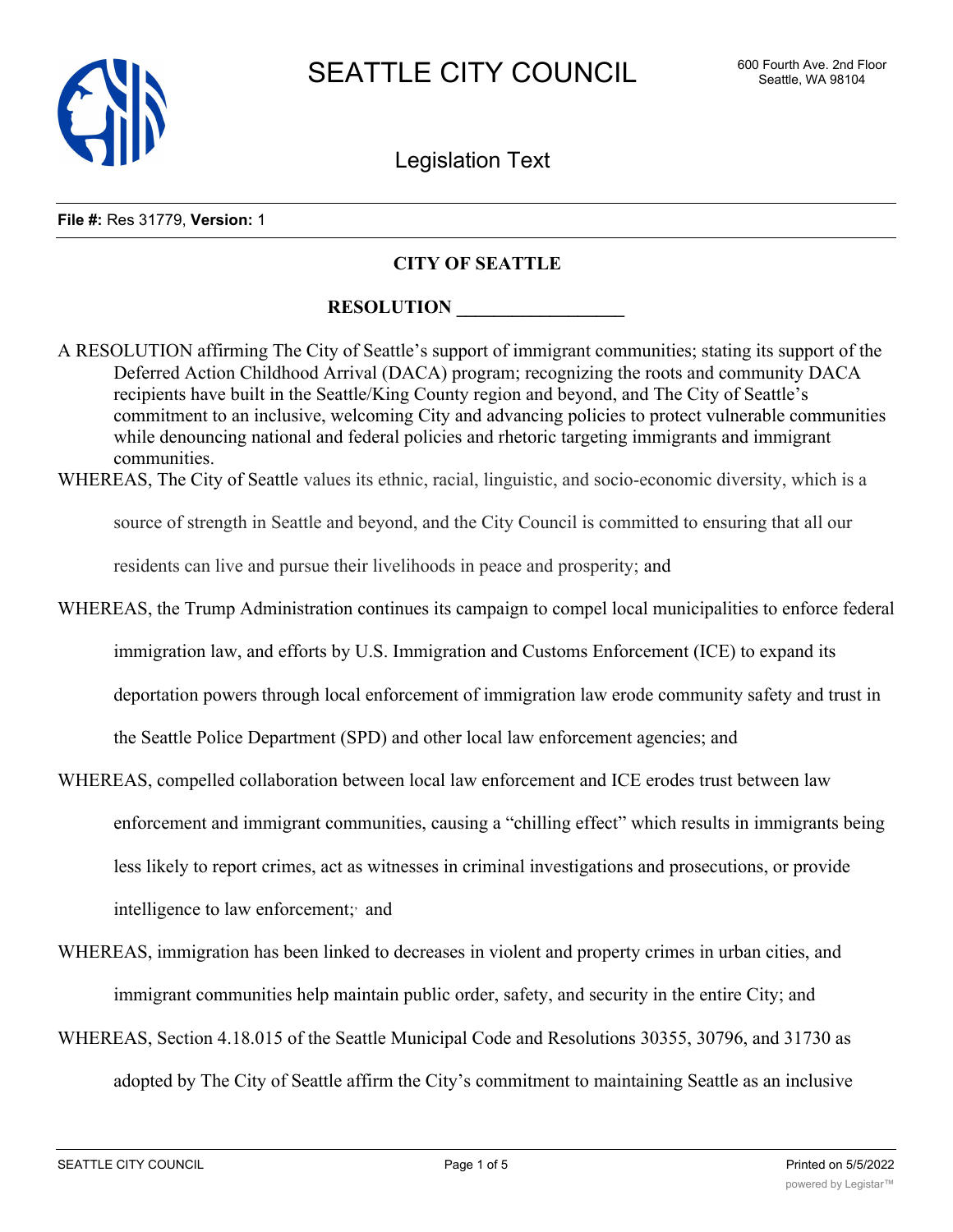Welcoming City where City departments and SPD do not ask about an individual's immigration status, but instead prioritize promotion and maintenance of the health, welfare, and safety of all City residents and visitors; and

- WHEREAS, President Trump has continued to disparage immigrant communities through his language, rhetoric, and promotion of policies that disproportionately and negatively impact immigrants and refugees; and
- WHEREAS, the Trump Administration's efforts to punish "sanctuary cities," which do not help ICE's "sweeps" or "dragnet" efforts, create a chilling effect and climate for many immigrant communities, causing individuals and families to feel unsafe in their own communities, and afraid to report crime or to conduct their day-to-day activities; and
- WHEREAS, the Trump Administration has also threatened to shut down the federal government to coerce Congress into appropriating federal taxpayer dollars to build an ill-conceived wall at the U.S.-Mexico border; and
- WHEREAS, a growing number of municipalities around the country are resisting actions and efforts by the Trump Administration threatening to invade privacy and liberties afforded to immigrants by the U.S. Constitution and federal laws. Through lawsuits and the courts, due process and other constitutional rights are being upheld to ensure communities are safe, and that all residents' rights are protected so that their municipalities may continue to thrive; and
- WHEREAS, community stakeholders and civic leaders continue to advocate to keep communities safe and inclusive. When communities are inclusive, all residents are safer through greater trust in our neighbors, and between communities and law enforcement; and
- WHEREAS, the Migration Policy Institute estimates that 43,000 individuals are eligible for DACA in Washington State and a total of 35,843 Deferred Action for Childhood Arrivals (DACA) applications from Washington State have been approved by U.S. Citizenship and Immigration Services (USCIS).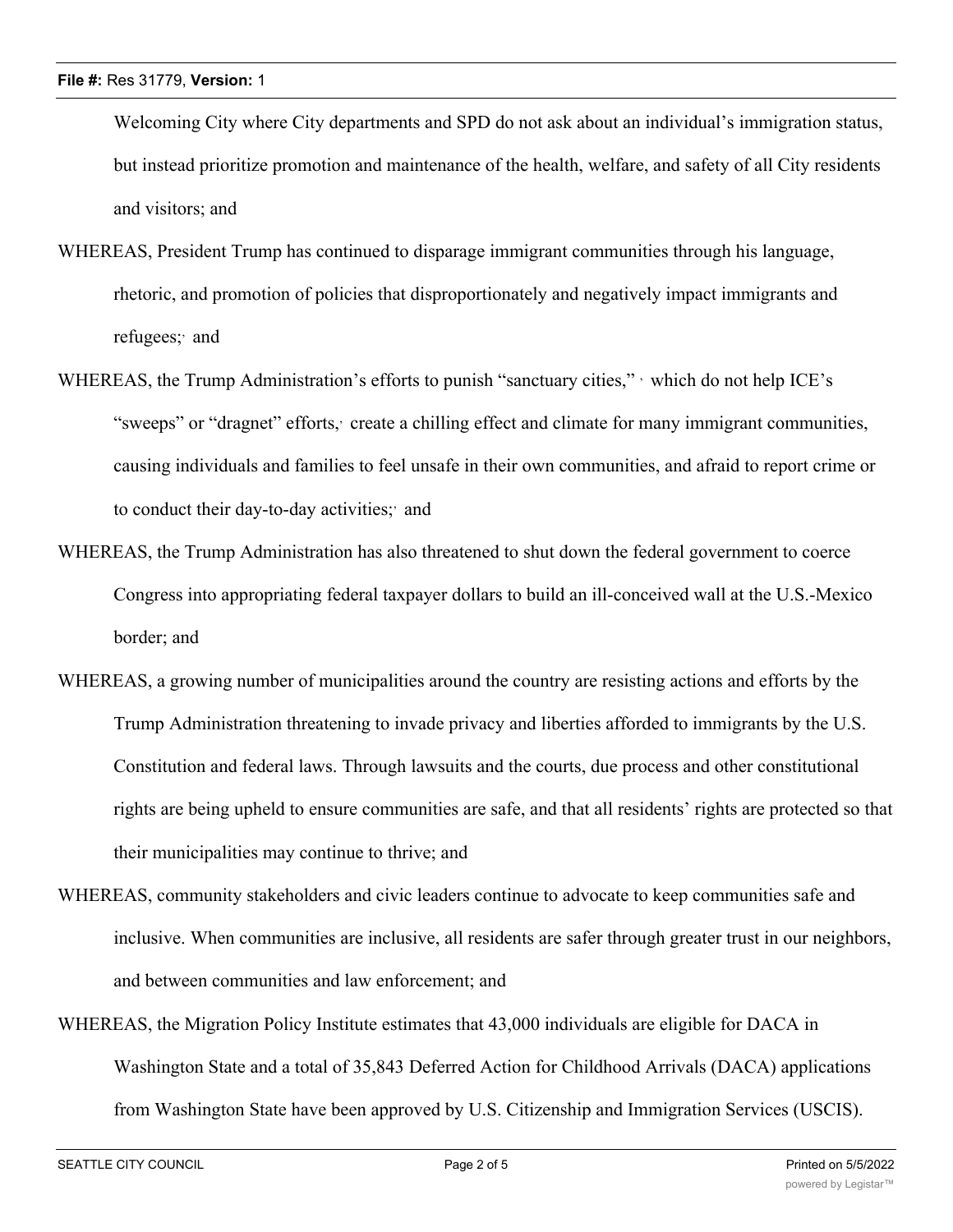Nearly one in four DACA recipients in Washington State reside in the Seattle/King County area; and

- WHEREAS, with DACA, tens of thousands of individuals all across Washington State can pursue their dreams of going to school, start a small business, and contribute to the local economy in the many fields that keep Washington State's economy robust and competitive; and
- WHEREAS, young people who came to the United States as children have come forward, passed background checks, and received permission to live and work in America nationwide to participate in DACA. This program is under immediate, existential threat, contrary to President Trump's statements that he will protect DACA recipients. Calls to repeal DACA put 1,932,000 individuals eligible for DACA at risk of immediate deportation; and
- WHEREAS, attacking DACA-eligible residents and threatening immediate deportation will not only cause deep harm to our economy, but tear apart families and communities where our DACA-eligible neighbors have built ties and relationships. Our economy and communities will suffer irreparable harm from such an immoral action; and
- WHEREAS, the Dream Act of 2017 was introduced on July 20, 2017, by Senators Lindsey Graham (R-SC), Dick Durbin (D-IL), Jeff Flake (R-AZ), and Chuck Schumer (D-NY). This bipartisan bill would provide a direct road to U.S. citizenship for people who are either undocumented or have DACA or temporary protected status (TPS), and who graduate from U.S. high schools and attend college, enter the workforce, or enlist in a military program; and
- WHEREAS, the City Council and Mayor stand by immigrant youth, including those protected by DACA, and support the continuation of the DACA program. The Council and Mayor oppose any federal action that would rescind or tamper with the DACA initiative; NOW, THEREFORE,

# **BE IT RESOLVED BY THE CITY COUNCIL OF THE CITY OF SEATTLE, THE MAYOR CONCURRING, THAT:**

Section 1. The City Council and the Mayor drafted a letter to Congressional leaders, with a copy to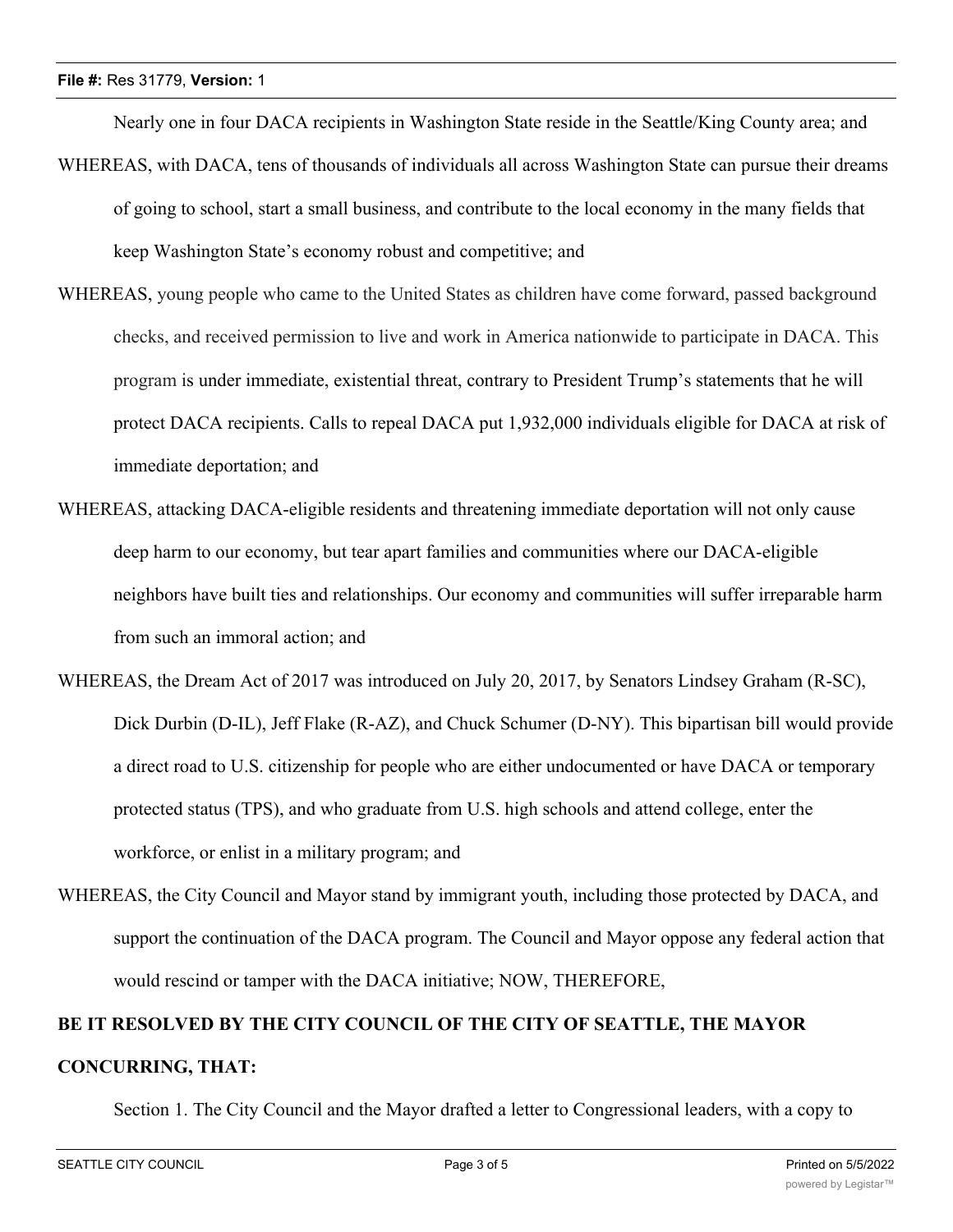Washington's Congressional Delegation, opposing President Trump's reversal of the Deferred Action for Childhood Arrivals (DACA) Executive Order and urging Congress to pass the cleanest and strongest version possible of the DACA provisions before March 2018.

Section 2. The City Council and the Mayor will work with the Office of Intergovernmental Relations to ensure that the City's position on DACA and related legislation are included in the City's Federal Legislative priorities.

Section 3. The City Council and the Mayor oppose the withholding of federal funding to pressure local municipalities to enforce federal immigration policies. The Council and Mayor also oppose the use of federal funds to build a wall along our southern border and threats to shut down the federal government to get congressional approval to fund building a wall.

Section 4. The City Council and the Mayor denounce anti-immigrant, "show me your papers" bills like Texas's Senate Bill 4, which promote racial profiling, discrimination, and harassment of immigrant communities and their families, and are opposed to any legislation or administrative action that will provide federal funds supporting the implementation of such bills.

Section 5. The City Council and Mayor are committed to working with regional and state governments, the Seattle Immigrant and Refugee Commission, and immigrant advocacy organizations on developing policies to protect vulnerable communities, especially immigrants. These include limiting the co-opting of local police by U.S. Immigration and Customs Enforcement (ICE); strong privacy protections limiting the collection of confidential personal immigration status information; adoption of clear and transparent protocols for the certification of I-918B forms for U-Visas; vigorous opposition to any government registry based on religion or national origin; and commitment of resources for immigrant communities, including a fund to provide legal representation for indigent residents in deportation proceedings.

Section 6. The City Council and Mayor are committed to maintaining community stakeholder engagement around implementation of policies that preserve and protect our diverse and inclusive community